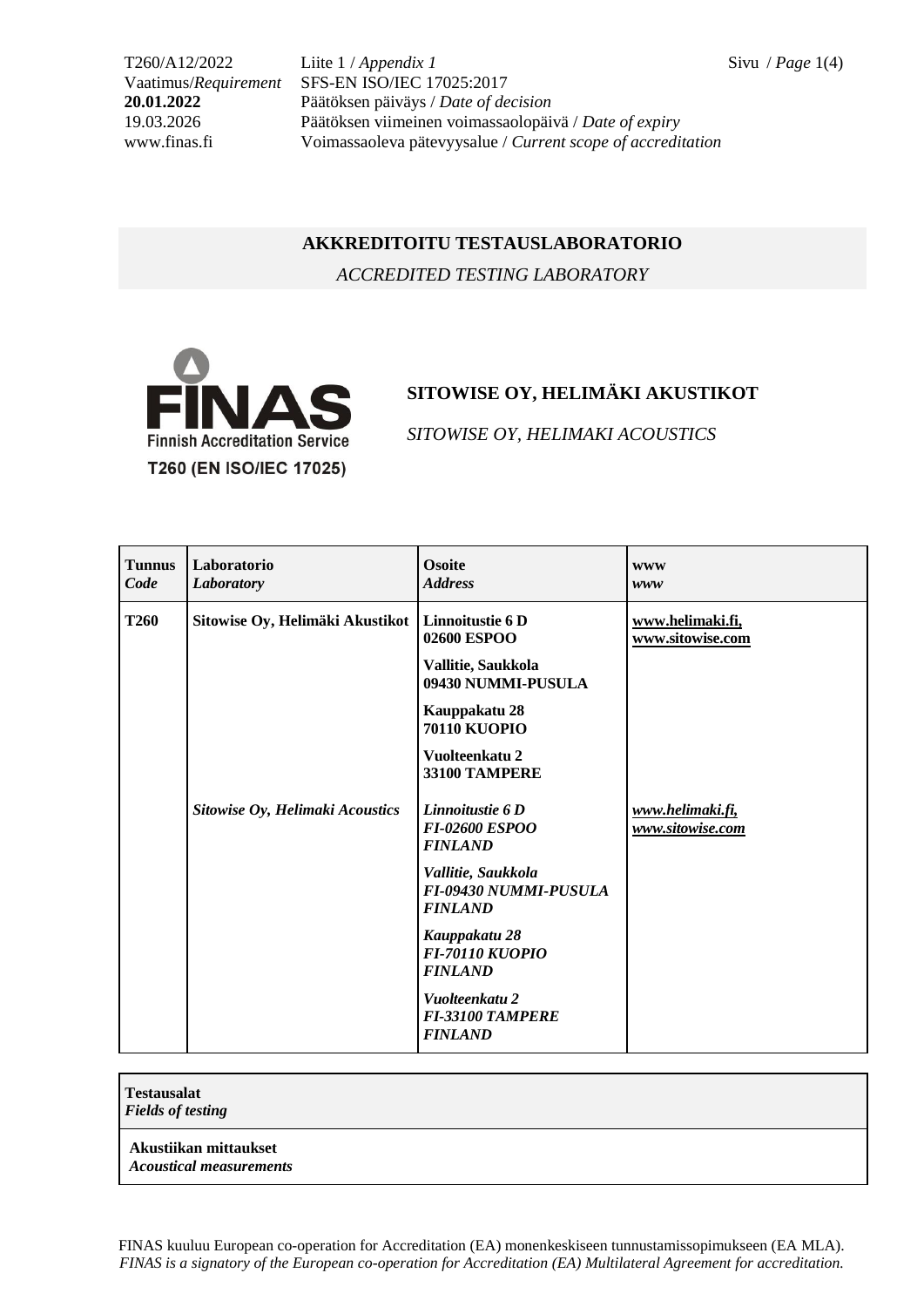T260/A12/2022 Liite 1 / *Appendix 1* Sivu / *Page* 2(4) Vaatimus/*Requirement* SFS-EN ISO/IEC 17025:2017 **20.01.2022** Päätöksen päiväys / *Date of decision* 19.03.2026 Päätöksen viimeinen voimassaolopäivä / *Date of expiry* www.finas.fi Voimassaoleva pätevyysalue / *Current scope of accreditation*

| <b>PÄTEVYYSALUE</b><br><b>SCOPE OF ACCREDITATION</b>                                                                                                    |                                                                                                                                                                                                                                                        |                                                                                                                                                                                                                                                                                            |  |  |  |  |
|---------------------------------------------------------------------------------------------------------------------------------------------------------|--------------------------------------------------------------------------------------------------------------------------------------------------------------------------------------------------------------------------------------------------------|--------------------------------------------------------------------------------------------------------------------------------------------------------------------------------------------------------------------------------------------------------------------------------------------|--|--|--|--|
| Testattava materiaali / tuote                                                                                                                           | Testityyppi, mittausalue                                                                                                                                                                                                                               | Testausmenetelmä                                                                                                                                                                                                                                                                           |  |  |  |  |
| Material / product tested                                                                                                                               | Type of test, measured range                                                                                                                                                                                                                           | <b>Test method</b>                                                                                                                                                                                                                                                                         |  |  |  |  |
| Akustiikan mittaukset, Akustiikka, kenttätestaus, Espoo, Kuopio, Tampere<br>Acoustical measurements, Acoustics, testing on-site, Espoo, Kuopio, Tampere |                                                                                                                                                                                                                                                        |                                                                                                                                                                                                                                                                                            |  |  |  |  |
| Tilojen väliset rakennusosat<br><b>Building elements between</b><br>rooms                                                                               | Ilmaääneneristävyyden<br>kenttämittaukset ja arviointi,<br>$50$ Hz $-5$ kHz<br>Field measurements and<br>rating of airborne sound<br><i>insulation,</i><br>$50\,$ Hz $-$ 5 $kHz$                                                                       | ISO 16283-1:2014<br>ISO 16283-<br>1:2014/Amd.1:2017<br>ISO 140-4:1998<br>ISO 140-14:2004<br>ISO 140-14:2004/Cor 1:2007<br>ISO 717-1:2020<br><b>RTY Suositus</b><br>ääneneristävyyden<br>mittaamisesta 21.9.2009<br>RTY's recommendation on<br>measurement of sound<br>insulation 21.9.2009 |  |  |  |  |
| Julkisivun osat ja julkisivut<br>Façade elements and façades                                                                                            | Julkisivuelementtien ja<br>julkisivujen<br>ilmaääneneristävyyden<br>kenttämittaukset ja arviointi,<br>$50$ Hz $-5$ kHz<br>Field measurements and<br>rating of airborne sound<br>insulation of façade elements<br>and façades,<br>$50\,$ Hz $-$ 5 $kHz$ | ISO 16283-3:2016<br>ISO 140-5:1998<br>ISO 717-1:2020<br>RIL 243-1-2007 8.4.4                                                                                                                                                                                                               |  |  |  |  |
| Lattiat<br>Floors                                                                                                                                       | Askelääneneristävyyden<br>kenttämittaukset ja arviointi,<br>$50$ Hz $-5$ kHz<br>Field measurements and<br>rating impact sound<br><i>insulation,</i><br>$50\,$ Hz $-$ 5 $kHz$                                                                           | ISO 16283-2:2020<br>ISO 140-7:1998<br>ISO 140-14:2004<br>ISO 140-14:2004/Cor 1:2007<br>ISO 717-2:2020<br><b>RTY Suositus</b><br>ääneneristävyyden<br>mittaamisesta 21.9.2009<br>RTY's recommendation on<br>measurement of sound<br>insulation 21.9.2009                                    |  |  |  |  |
| Huonetilat<br>Room spaces                                                                                                                               | Jälkikaiunta-ajan mittaukset,<br>$50$ Hz $-5$ kHz<br>Measurement of<br>reverberation time,<br>$50\,$ Hz $-$ 5 $kHz$                                                                                                                                    | ISO 354:2003<br>ISO 3382-2:2008<br>ISO 3382-2:2008/Cor 1:2009                                                                                                                                                                                                                              |  |  |  |  |

FINAS kuuluu European co-operation for Accreditation (EA) monenkeskiseen tunnustamissopimukseen (EA MLA). *FINAS is a signatory of the European co-operation for Accreditation (EA) Multilateral Agreement for accreditation.*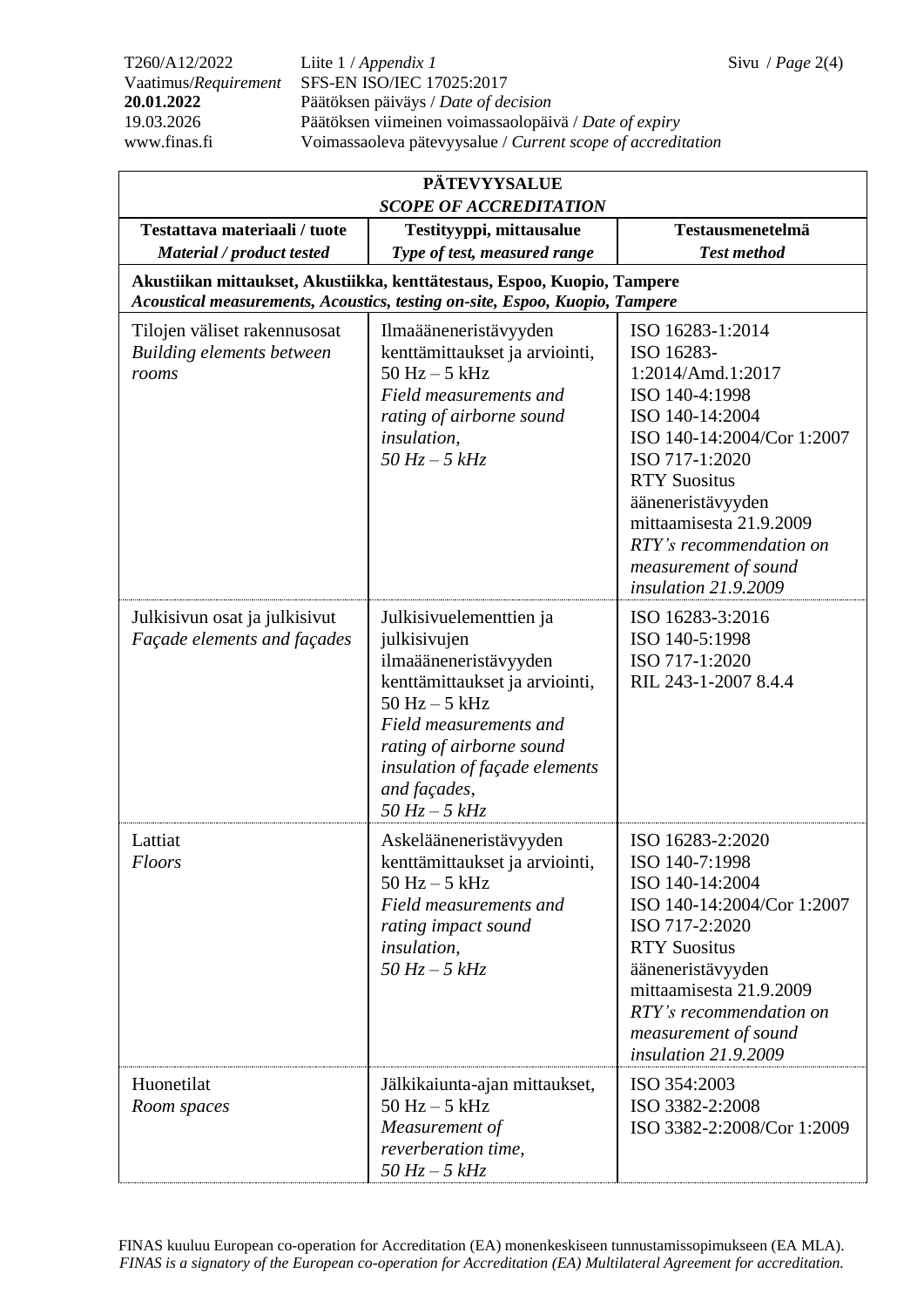T260/A12/2022 Liite 1 / *Appendix 1* Sivu / *Page* 3(4) Vaatimus/*Requirement* SFS-EN ISO/IEC 17025:2017 **20.01.2022** Päätöksen päiväys / *Date of decision* 19.03.2026 Päätöksen viimeinen voimassaolopäivä / *Date of expiry* www.finas.fi Voimassaoleva pätevyysalue / *Current scope of accreditation*

| <b>PÄTEVYYSALUE</b>                                                                                                                                                                                                                                   |                                                                                                                                                                                                                                                                                                      |                                                                                                                                                                                                 |  |  |  |
|-------------------------------------------------------------------------------------------------------------------------------------------------------------------------------------------------------------------------------------------------------|------------------------------------------------------------------------------------------------------------------------------------------------------------------------------------------------------------------------------------------------------------------------------------------------------|-------------------------------------------------------------------------------------------------------------------------------------------------------------------------------------------------|--|--|--|
| Testattava materiaali / tuote<br>Material / product tested                                                                                                                                                                                            | <b>SCOPE OF ACCREDITATION</b><br>Testityyppi, mittausalue<br>Type of test, measured range                                                                                                                                                                                                            | <b>Testausmenetelmä</b><br><b>Test method</b>                                                                                                                                                   |  |  |  |
| Esitystilat<br>Performance spaces                                                                                                                                                                                                                     | Huoneakustiset mittaukset<br>Measurement of room<br>acoustic parameters                                                                                                                                                                                                                              | ISO 3382-1:2009                                                                                                                                                                                 |  |  |  |
| Avotoimistot<br>Open plan offices                                                                                                                                                                                                                     | Huoneakustiset mittaukset<br>Measurement of room<br>acoustic parameters                                                                                                                                                                                                                              | ISO 3382-3:2012                                                                                                                                                                                 |  |  |  |
| Akustiikan mittaukset, Akustiikka, Nummi-Pusula<br>Acoustical measurements, Acoustics, Nummi-Pusula                                                                                                                                                   |                                                                                                                                                                                                                                                                                                      |                                                                                                                                                                                                 |  |  |  |
| Rakennusmateriaalit ja -<br>elementit, seinä-, katto- ja<br>väli- ja yläpohjarakenteet,<br>ovet, ikkunat ja siirtoseinät<br><b>Building materials and</b><br>elements, like wall-, roof- and<br>floor structures, doors,<br>windows and movable walls | Ilmaääneneristävyyden<br>laboratoriomittaukset ja<br>ilmaääneneristysluvun<br>määritys, taajuusalue 50-<br>5000 Hz<br>Laboratory measurements of<br>sound insulation,<br>determination of the sound<br>reduction index and the<br>weighted sound reduction<br>index. Frequency range 50-<br>5000 Hz. | ISO 10140-1:2021<br>ISO 10140-2:2010<br>ISO 10140-4:2021<br>ISO 10140-5:2010<br>ISO 10140:5:2010/Amd<br>1:2014<br>ISO 717-1:2020                                                                |  |  |  |
|                                                                                                                                                                                                                                                       | Akustiikan mittaukset, Melumittaus, kenttätestaus, Espoo, Kuopio, Tampere<br>Acoustical measurements, Noise measurements, site testing, Espoo, Kuopio, Tampere                                                                                                                                       |                                                                                                                                                                                                 |  |  |  |
| Ympäristömelu<br>Environmental noise                                                                                                                                                                                                                  | Aänenpainemittaus<br>Sound pressure<br>measurements                                                                                                                                                                                                                                                  | ISO 1996-1:2016<br>ISO 1996-2: 2017<br>YM:n ohjeet 1/1995,<br>Ympäristömelun mittaaminen<br>Guidelines of the Ministry of<br>the Environment: 1/1995,<br>Measurement of<br>environmental noise  |  |  |  |
| Tieliikennemelu<br>Road traffic noise                                                                                                                                                                                                                 | Tieliikennemelun mittaukset<br>sisällä tai ulkona<br>Measurement of road traffic<br>noise indoor or outdoor                                                                                                                                                                                          | Tieliikennemelun<br>mittaaminen, Ympäristöopas<br>15/1996 (lyhytaikaiset<br>mittaukset)<br>Measurement of road traffic<br>noise, Environmental<br>guidance 15/1996 (short-time<br>measurements) |  |  |  |